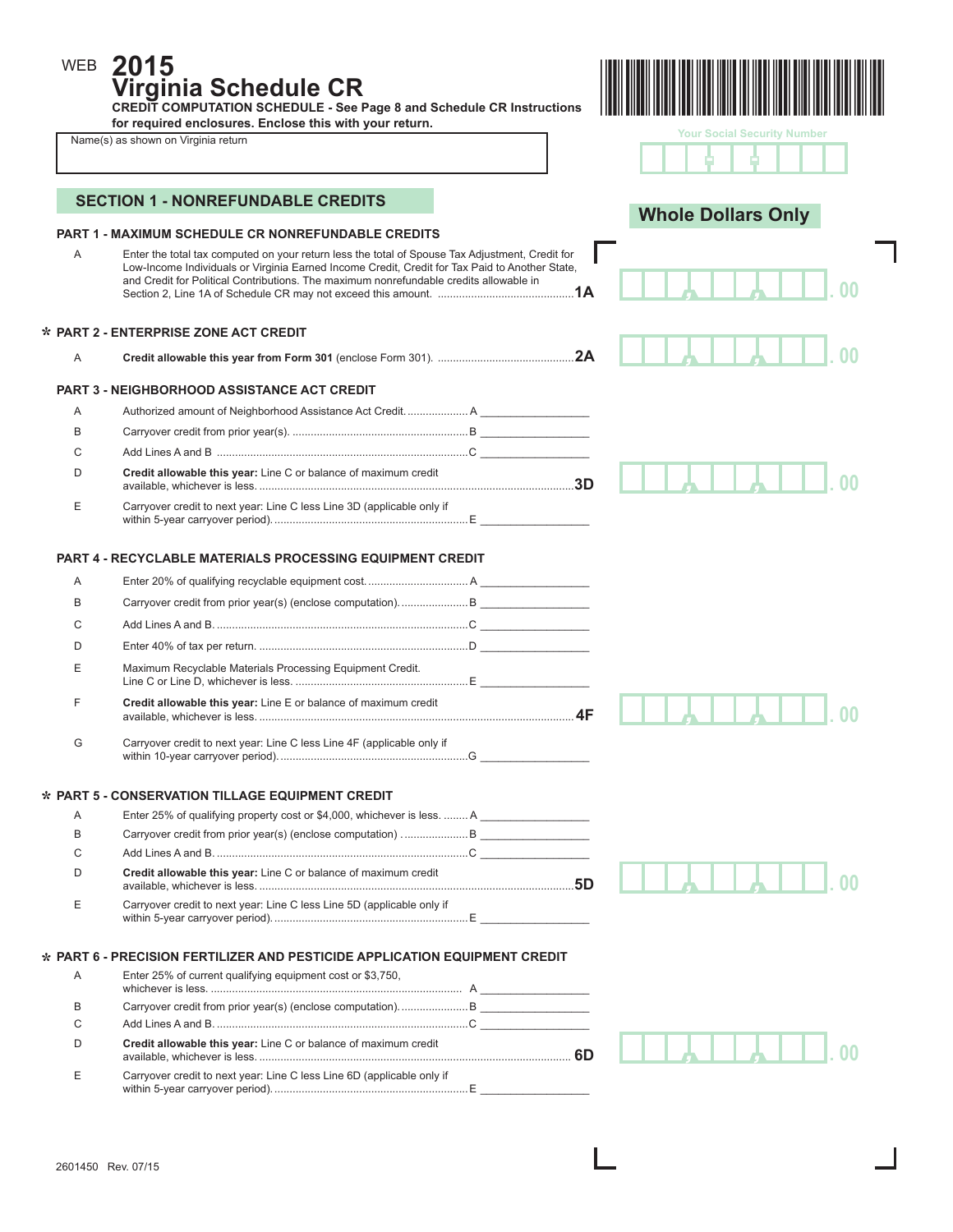|   | 2015 Schedule CR Page 2                                                                                                            |                               |    |
|---|------------------------------------------------------------------------------------------------------------------------------------|-------------------------------|----|
|   | Name(s) as shown on Virginia return                                                                                                | <b>Social Security Number</b> |    |
|   | <b>PART 7 - RENT REDUCTION PROGRAM CREDIT</b>                                                                                      |                               |    |
| A | EXPIRED - December 31, 2010. <u><b>EXPIRED</b></u>                                                                                 |                               |    |
| B |                                                                                                                                    |                               |    |
| C |                                                                                                                                    |                               |    |
| D | Credit allowable this year: Line C or balance of maximum credit                                                                    |                               |    |
| Е | Carryover credit to next year: Line C less Line 7D (applicable only if                                                             |                               |    |
|   | * PART 8 - CLEAN-FUEL VEHICLE AND VEHICLE EMISSIONS TESTING EQUIPMENT CREDITS                                                      |                               |    |
|   | <b>Clean-Fuel Vehicle and Qualified Electric Vehicle Credit</b>                                                                    |                               |    |
| A | Qualifying Electric Vehicle - Enter 10% of the cost used to<br>compute the credit under IRC § 30 for qualified electric vehicles A |                               |    |
| B |                                                                                                                                    |                               |    |
| C |                                                                                                                                    |                               |    |
| D | Credit allowable this year: Line C or balance of maximum credit                                                                    |                               |    |
| E | Carryover credit to next year: Line C less Line 8D (applicable only if                                                             |                               |    |
|   | <b>Vehicle Emissions Testing Equipment Credit</b>                                                                                  |                               |    |
| F | Enter 20% of the purchase or lease price paid during the year for                                                                  |                               |    |
| G |                                                                                                                                    |                               |    |
| н |                                                                                                                                    |                               |    |
|   | Credit allowable this year: Line H or balance of maximum credit                                                                    |                               |    |
| J | Carryover credit to next year: Line H less Line 8I (applicable only                                                                |                               |    |
|   | <b>PART 9 - MAJOR BUSINESS FACILITY JOB TAX CREDIT</b>                                                                             |                               |    |
| A | Current credit amount authorized by the Department of Taxation                                                                     |                               |    |
| B |                                                                                                                                    |                               |    |
| C |                                                                                                                                    |                               |    |
| D | Credit allowable this year: Line C or the balance of the maximum                                                                   |                               |    |
|   |                                                                                                                                    |                               | ΩΩ |
| Ε | Carryover credit to next year: Line C less Line 9D                                                                                 |                               |    |
| Α | $\star$ PART 10 - FOREIGN SOURCE RETIREMENT INCOME TAX CREDIT<br>Qualifying taxable income on which the tax in the foreign         |                               |    |
| B |                                                                                                                                    |                               |    |
| C | Qualifying tax paid to the foreign country.<br>Enter name of country: example and a series of country:                             |                               |    |
| D |                                                                                                                                    |                               |    |
| E | Income percentage. Divide Line A by Line B. Compute to one decimal                                                                 |                               |    |
|   | place, not to exceed 100%. For example, 0.3163 becomes 31.6%.  E                                                                   |                               |    |
| F |                                                                                                                                    |                               |    |
| G | Credit allowable this year: Enter the lesser of Line C or Line F,                                                                  |                               |    |
|   | <b>PART 11 - HISTORIC REHABILITATION TAX CREDIT</b>                                                                                |                               |    |
| Α |                                                                                                                                    |                               |    |
| B |                                                                                                                                    |                               |    |
| С |                                                                                                                                    |                               |    |
| D |                                                                                                                                    |                               |    |
| Е | Credit allowable this year: Enter the amount from Line D or the                                                                    |                               |    |
| F | Carryover credit to next year: Line D less                                                                                         |                               |    |
|   | Line 11E. (applicable only within 10-year carryover period) F                                                                      |                               |    |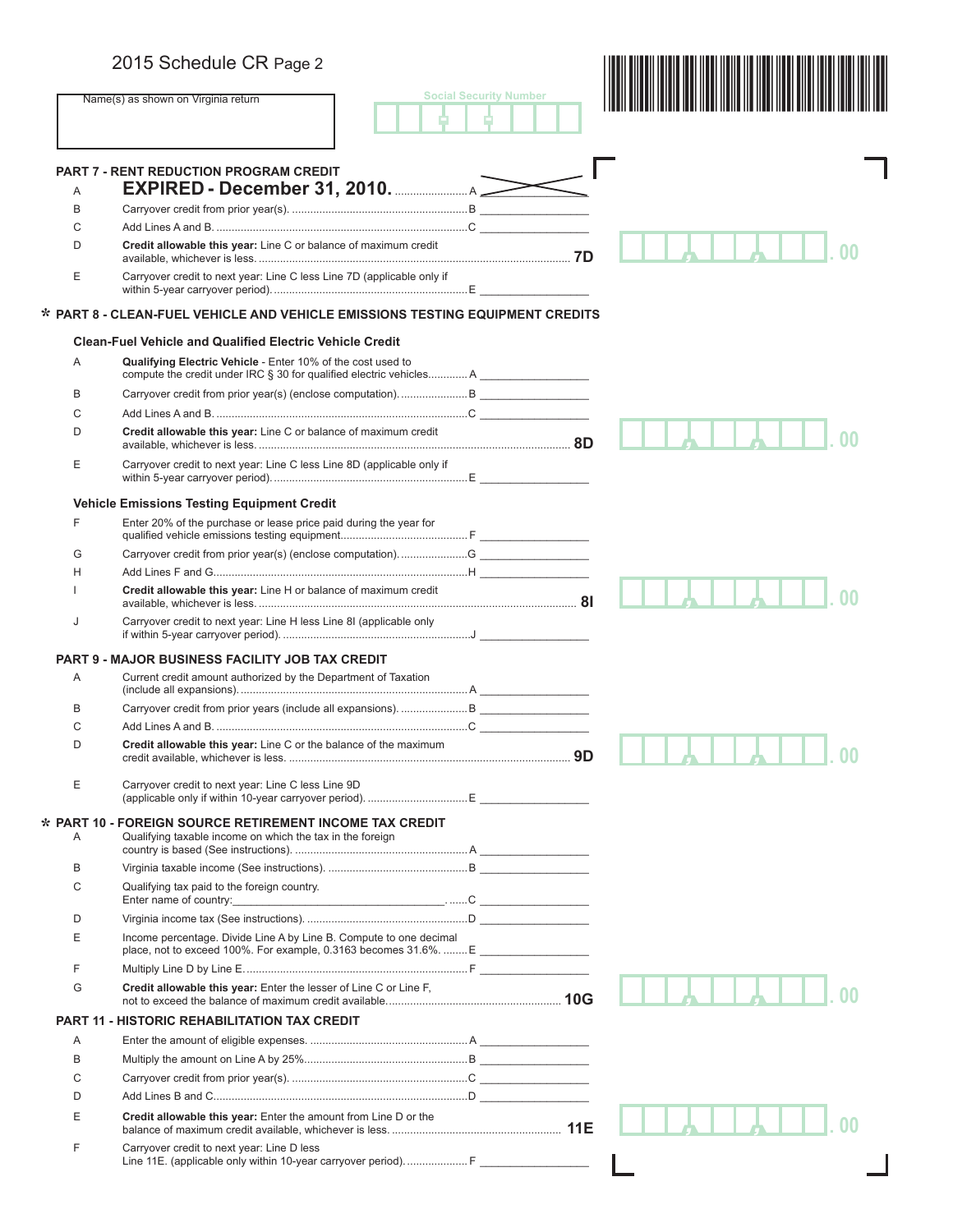**\***

|   | 2015 Schedule CR Page 3                                                                                                                                                 |                               |  |
|---|-------------------------------------------------------------------------------------------------------------------------------------------------------------------------|-------------------------------|--|
|   | Name(s) as shown on Virginia return                                                                                                                                     | <b>Social Security Number</b> |  |
|   | <b>PART 12 - DAY-CARE FACILITY INVESTMENT TAX CREDIT</b>                                                                                                                |                               |  |
| A | <b>EXPIRED - December 31, 2013.</b> 2013.                                                                                                                               |                               |  |
| B |                                                                                                                                                                         |                               |  |
| C |                                                                                                                                                                         |                               |  |
| D | Credit allowable this year: Enter the amount from Line C or the                                                                                                         |                               |  |
| E | Carryover credit to next year: Line C less Line 12D (applicable only<br>within 3-year carryover period. See instructions for limitations).  E _______________           |                               |  |
|   | <b>PART 13 - LOW-INCOME HOUSING CREDIT</b>                                                                                                                              |                               |  |
| A |                                                                                                                                                                         |                               |  |
| B |                                                                                                                                                                         |                               |  |
| C |                                                                                                                                                                         |                               |  |
| D | Credit allowable this year: Enter amount from Line C or                                                                                                                 |                               |  |
| E | Carryover credit to next year: Line C less Line 13D                                                                                                                     |                               |  |
|   | <b>PART 14 - RESERVED FOR FUTURE USE</b><br>PART 15 - QUALIFIED EQUITY AND SUBORDINATED DEBT INVESTMENTS TAX CREDIT                                                     |                               |  |
|   | <b>SPOUSE</b>                                                                                                                                                           | YOU                           |  |
| A | Credit amount authorized by the                                                                                                                                         |                               |  |
| B |                                                                                                                                                                         |                               |  |
| C |                                                                                                                                                                         |                               |  |
| D | Credit(s) allowable this year:<br>Your credit: Enter the amount from Line C, YOU column or the<br>balance of maximum credit available, whichever is less (not to exceed |                               |  |
|   | Be sure to claim the proper credit on the total lines                                                                                                                   |                               |  |

| E<br>F | <b>Spouse's credit:</b> Enter the amount from Line C, SPOUSE column or the<br>balance of maximum credit available, whichever is less (not to exceed<br>Carryover credit to next year:<br>Line C less Line 15D and/or Line 15E (applicable |  |
|--------|-------------------------------------------------------------------------------------------------------------------------------------------------------------------------------------------------------------------------------------------|--|
|        | PART 16 - WORKER RETRAINING TAX CREDIT                                                                                                                                                                                                    |  |
| A      | Enter amount of Worker Retraining Tax Credit authorized by the                                                                                                                                                                            |  |
| B      |                                                                                                                                                                                                                                           |  |
| C      |                                                                                                                                                                                                                                           |  |
| D      | Credit allowable this year: Enter the amount from Line C or the                                                                                                                                                                           |  |
| Е      | Carryover credit to next year: Line C less Line 16D                                                                                                                                                                                       |  |
| A      | PART 17 - WASTE MOTOR OIL BURNING EQUIPMENT CREDIT<br>Enter 50% of the purchase price paid during the taxable year for<br>equipment used exclusively for burning waste motor oil at your facility.  A                                     |  |
| B      | Credit allowable this year: Enter the amount from Line A, up to                                                                                                                                                                           |  |
|        |                                                                                                                                                                                                                                           |  |

L

 $\Box$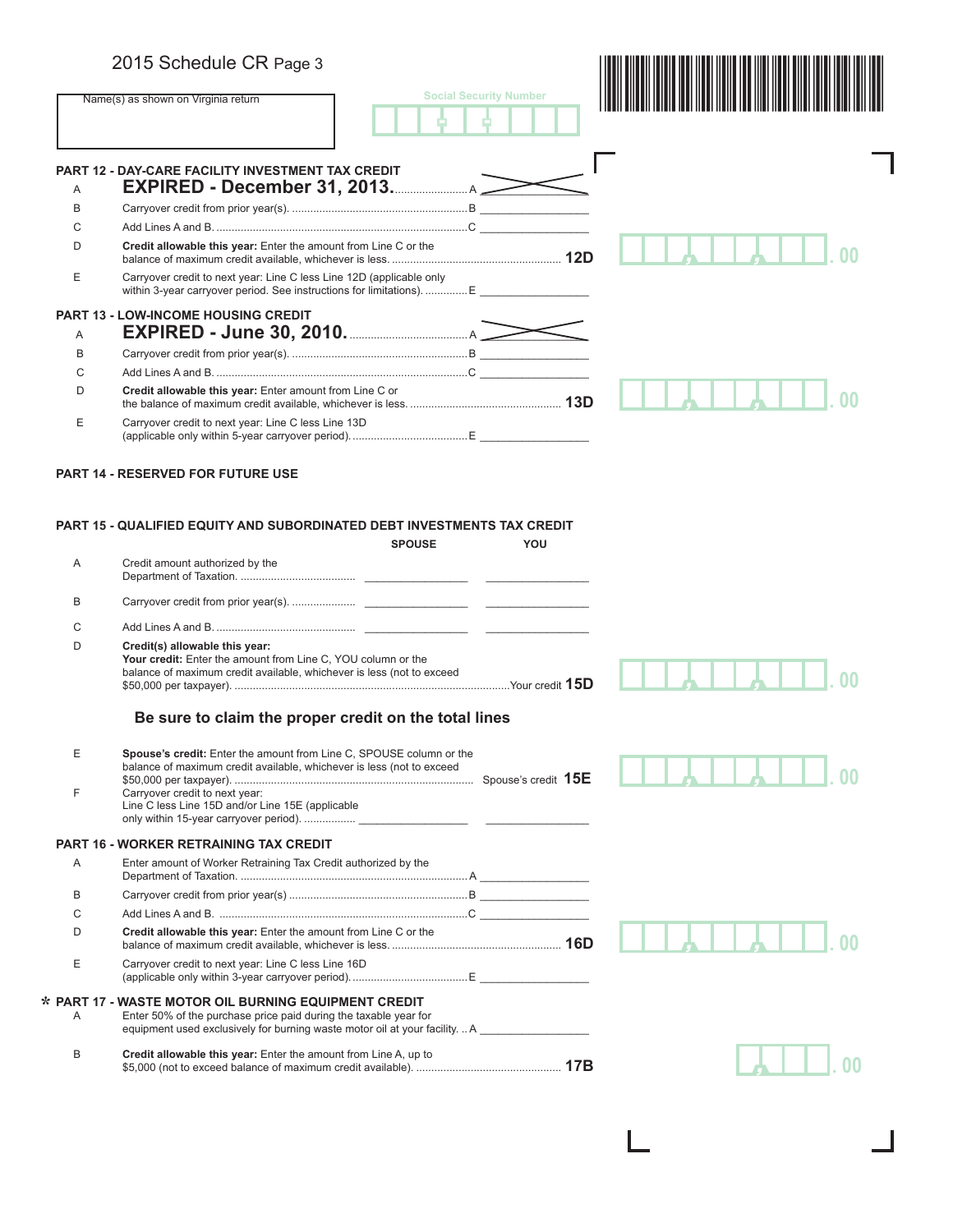|   | 2015 Schedule CR Page 4<br>Name(s) as shown on Virginia return                                                                                                                                    | <b>Social Security Number</b> |  |
|---|---------------------------------------------------------------------------------------------------------------------------------------------------------------------------------------------------|-------------------------------|--|
|   |                                                                                                                                                                                                   |                               |  |
|   | <b>PART 18 - CREDIT FOR PURCHASE OF LONG-TERM CARE INSURANCE</b><br>** For policies purchased 1/1/2010 - 12/31/2013 only **                                                                       |                               |  |
|   | This credit was repealed for taxable years beginning on or after<br>January 1, 2014. Long-Term care insurance tax credits earned<br>and unclaimed prior to January 1, 2014, may be claimed below. |                               |  |
|   | Enter the date the policy was issued to you. Issue date must be                                                                                                                                   |                               |  |
|   | Enter the date the policy was issued to your spouse. Issue date must be                                                                                                                           |                               |  |
| Α |                                                                                                                                                                                                   |                               |  |
| B | EXPIRED - December 31, 2013.                                                                                                                                                                      |                               |  |
| C |                                                                                                                                                                                                   |                               |  |
| D |                                                                                                                                                                                                   |                               |  |
| Ε | Credit allowable this year: Enter the amount from Line D or the                                                                                                                                   |                               |  |
| F | Carryover credit to next year: Line D less                                                                                                                                                        |                               |  |
|   | <b>PART 19 - BIODIESEL AND GREEN DIESEL FUELS TAX CREDIT</b>                                                                                                                                      |                               |  |
| A | Enter the amount of Biodiesel and Green Diesel Fuels Tax Credit authorized<br>by the Virginia Department of Taxation or the amount transferred to you                                             |                               |  |
| B |                                                                                                                                                                                                   |                               |  |
| C |                                                                                                                                                                                                   |                               |  |
| D |                                                                                                                                                                                                   |                               |  |
| E |                                                                                                                                                                                                   |                               |  |
| F | Credit allowable this year: Enter the amount from Line E                                                                                                                                          |                               |  |
| G | Carryover credit to next year: Line E less Line 19F                                                                                                                                               |                               |  |
|   | <b>PART 20 - LIVABLE HOME TAX CREDIT</b>                                                                                                                                                          |                               |  |
| Α | Enter the amount of the Livable Home Tax Credit authorized by the                                                                                                                                 |                               |  |
| B |                                                                                                                                                                                                   |                               |  |
| C |                                                                                                                                                                                                   |                               |  |
| D | Credit allowable this year: Enter the amount from Line C                                                                                                                                          |                               |  |
| Ε | Carryover credit to next year: Line C less Line 20D                                                                                                                                               |                               |  |
|   | PART 21 - RIPARIAN WATERWAY BUFFER TAX CREDIT                                                                                                                                                     |                               |  |
| Α | Enter the amount of Riparian Waterway Buffer Tax Credit                                                                                                                                           |                               |  |
| B |                                                                                                                                                                                                   |                               |  |
| C |                                                                                                                                                                                                   |                               |  |
| D | Credit allowable this year: Enter the amount from Line C                                                                                                                                          |                               |  |
| Ε | Carryover credit to next year: Line C less Line 21D                                                                                                                                               |                               |  |
|   |                                                                                                                                                                                                   |                               |  |

L

 $\Box$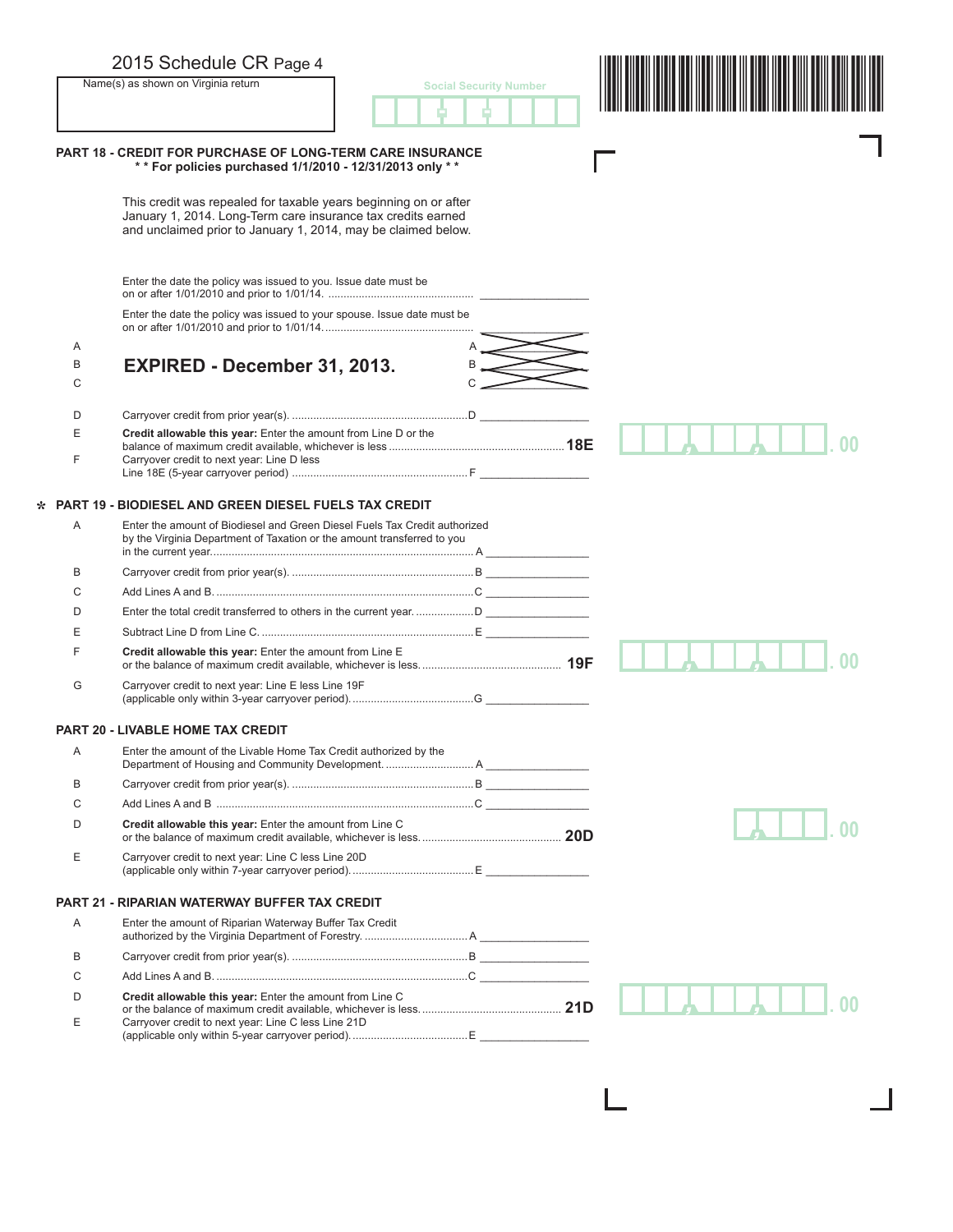|   | 2015 Schedule CR Page 5                                                                                                       |               |                               |  |
|---|-------------------------------------------------------------------------------------------------------------------------------|---------------|-------------------------------|--|
|   | Name(s) as shown on Virginia return                                                                                           |               | <b>Social Security Number</b> |  |
|   |                                                                                                                               |               |                               |  |
|   |                                                                                                                               |               |                               |  |
|   | <b>PART 22 - LAND PRESERVATION TAX CREDIT</b>                                                                                 | <b>SPOUSE</b> | YOU                           |  |
| Α | Credit amount authorized or the amount<br>transferred to you and/or spouse in the                                             |               |                               |  |
| B |                                                                                                                               |               |                               |  |
| С |                                                                                                                               |               |                               |  |
| D | Total credit transferred to others in                                                                                         |               |                               |  |
| Ε |                                                                                                                               |               |                               |  |
| F | Credit(s) allowable this year:                                                                                                |               |                               |  |
|   | Your credit: Enter the amount from Line E, YOU column<br>or the balance of maximum credit available, whichever is less        |               |                               |  |
|   | Be sure to claim the proper credit on the total lines.                                                                        |               |                               |  |
| G | Spouse's credit: Enter the amount from Line E, SPOUSE column<br>or the balance of maximum credit available, whichever is less |               |                               |  |
| Н | Carryover credit to next year: Line E less                                                                                    |               |                               |  |
|   | <b>PART 23 - COMMUNITY OF OPPORTUNITY TAX CREDIT</b>                                                                          |               |                               |  |
| A | Enter the amount of credit authorized by the                                                                                  |               |                               |  |
|   |                                                                                                                               |               |                               |  |
| в |                                                                                                                               |               |                               |  |
| С |                                                                                                                               |               |                               |  |
| D | Credit allowable this year: Enter amount from Line C or                                                                       |               |                               |  |
| E | Carryover credit to next year: Line C less Line 23D                                                                           |               |                               |  |
|   | <b>PART 24 - GREEN JOBS CREATION TAX CREDIT</b>                                                                               |               |                               |  |
| Α | Enter the total eligible credit amount for each green job                                                                     |               |                               |  |
| B |                                                                                                                               |               |                               |  |
| С |                                                                                                                               |               |                               |  |
| D | Credit allowable this vear: Enter the amount from Line C                                                                      |               |                               |  |
| Е | Carryover credit to next year: Line C less Line 24D                                                                           |               |                               |  |
|   | <b>PART 25 - RESERVED FOR FUTURE USE</b>                                                                                      |               |                               |  |
|   | <b>PART 26 - FARM WINERIES AND VINEYARDS TAX CREDIT</b>                                                                       |               |                               |  |
| Α | Enter the total eligible credit amount authorized by                                                                          |               |                               |  |
| B |                                                                                                                               |               |                               |  |
| С |                                                                                                                               |               |                               |  |
| D | Credit allowable this year: Enter the amount from Line C                                                                      |               |                               |  |
| Е | Carryover credit to next year: Line C less Line 26D                                                                           |               |                               |  |
|   |                                                                                                                               |               |                               |  |

1

 $\overline{\phantom{a}}$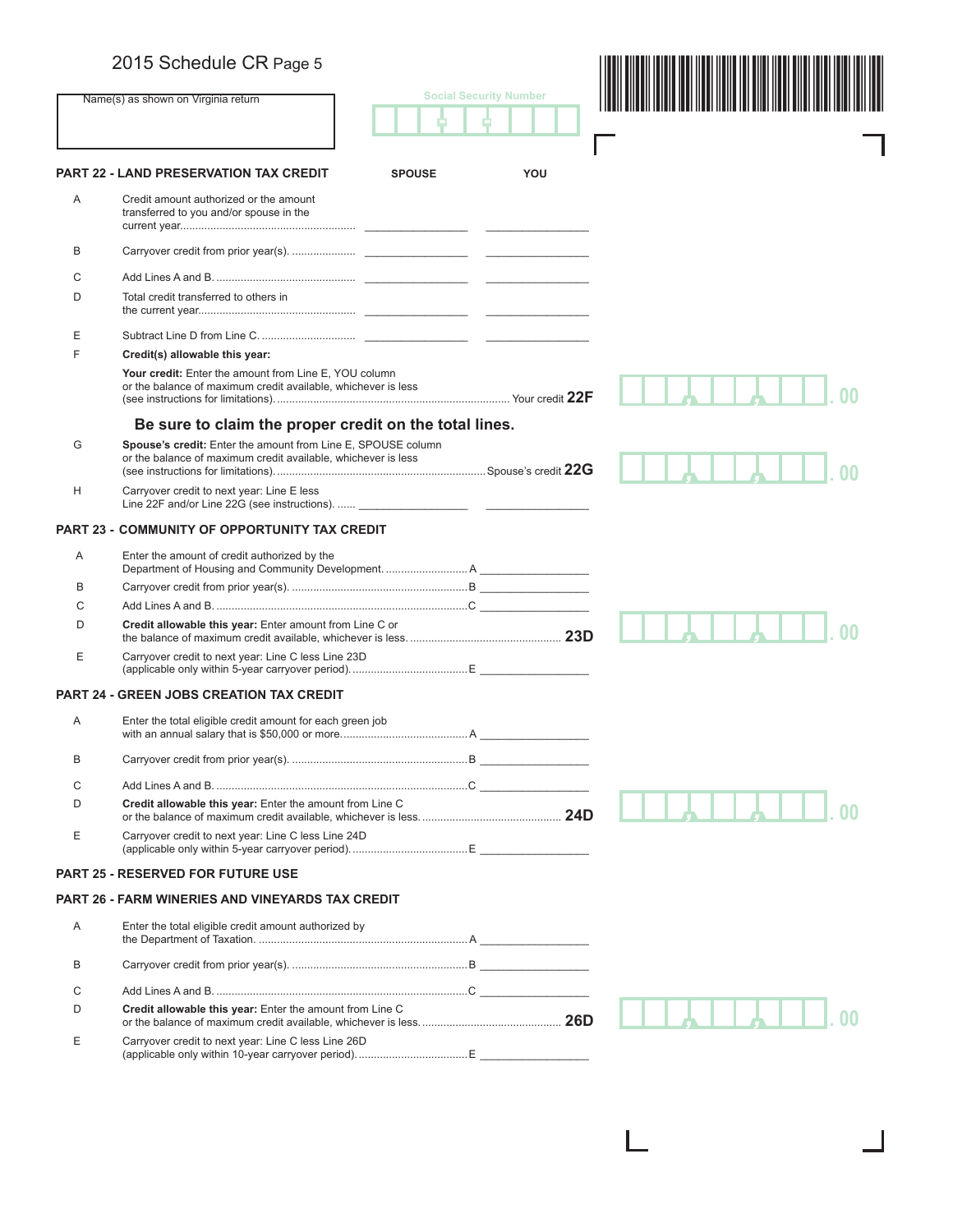# 2015 Schedule CR Page 6

|   | 2015 Schedule CR Page 6                                        |                               |     |        |
|---|----------------------------------------------------------------|-------------------------------|-----|--------|
|   | Name(s) as shown on Virginia return                            | <b>Social Security Number</b> |     |        |
|   |                                                                |                               |     |        |
|   | <b>PART 27 - INTERNATIONAL TRADE FACILITY TAX CREDIT</b>       |                               |     |        |
| Α | Enter the total eligible credit amount authorized by           |                               |     |        |
| B |                                                                |                               |     |        |
| C |                                                                |                               |     |        |
| D |                                                                |                               |     |        |
| Е | Maximum International Trade Facility Tax Credit: Enter the     |                               |     |        |
| F | Credit allowable this year: Enter the amount from Line E       |                               |     |        |
| G | Carryover credit to next year: Line C less Line 27F            |                               |     |        |
|   | <b>PART 28 - PORT VOLUME INCREASE TAX CREDIT</b>               |                               |     |        |
| Α | Enter the total eligible credit amount authorized by           |                               |     |        |
| B |                                                                |                               |     |        |
| C |                                                                |                               |     |        |
| D | Credit allowable this year: Enter the amount from Line C       |                               |     |        |
| Ε | Carryover credit to next year: Line C less Line 28D            |                               |     |        |
|   | <b>PART 29 - BARGE AND RAIL USAGE TAX CREDIT</b>               |                               |     |        |
| A | Enter the total eligible credit amount authorized by           |                               |     |        |
| B |                                                                |                               |     |        |
| C |                                                                |                               |     |        |
| D | Credit allowable this year: Enter the amount from Line C       |                               |     |        |
| Е | Carryover credit to next year: Line C less Line 29D            |                               |     |        |
|   | <b>PART 30 - RESEARCH AND DEVELOPMENT EXPENSES TAX CREDIT</b>  |                               |     |        |
| Α | Enter the total eligible credit amount authorized by           |                               |     |        |
| B | Reserved for future use                                        |                               |     |        |
| C | Reserved for future use                                        |                               |     |        |
| D | Credit allowable this year: Enter the amount from Line A       |                               | 30D |        |
|   | <b>PART 31 - TELEWORK EXPENSES TAX CREDIT</b>                  |                               |     |        |
| Α | Enter the amount of Telework Expenses Tax Credit authorized by |                               |     |        |
| B | Credit allowable this year: Enter amount from Line A or the    |                               |     | $00\,$ |

L

×.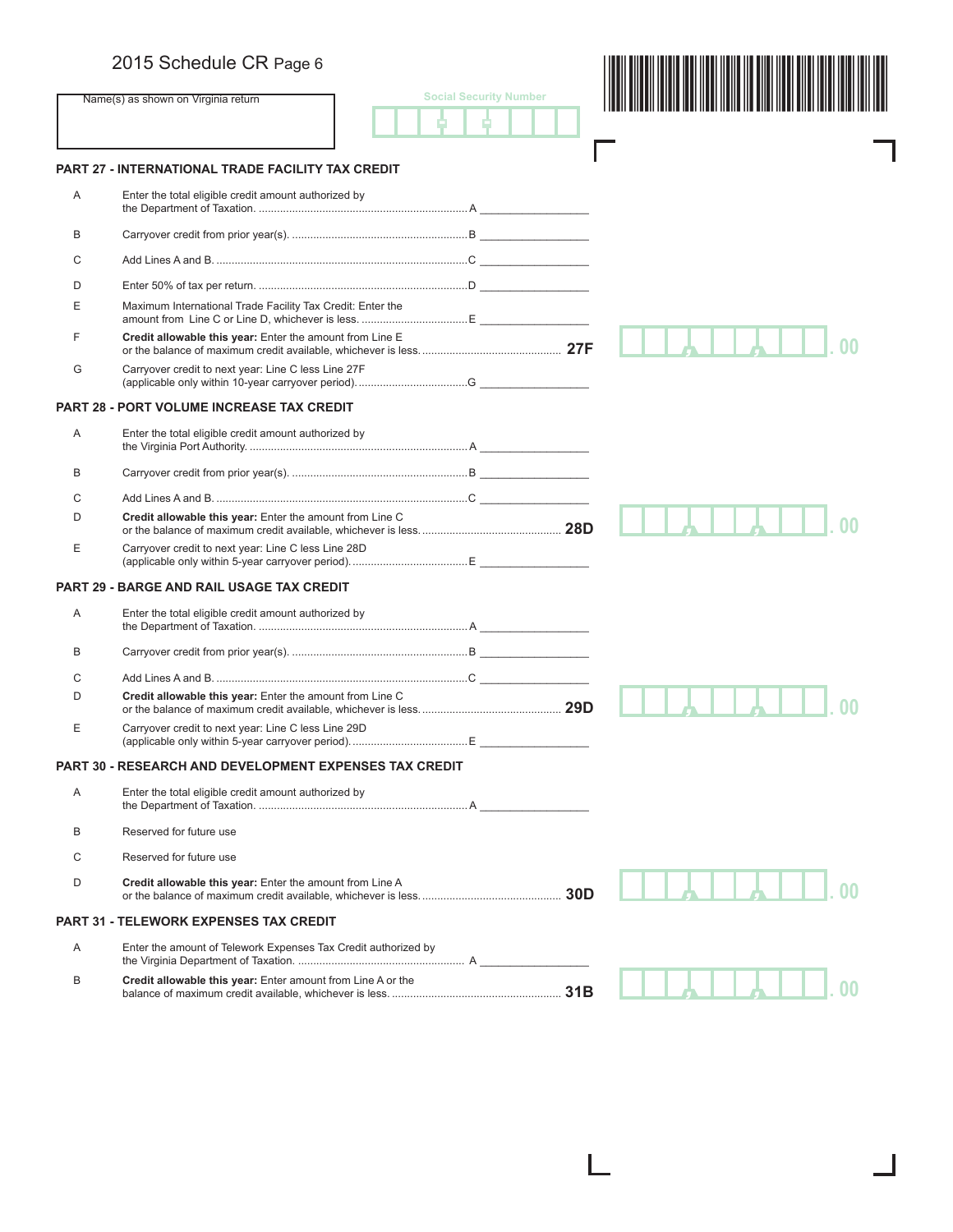## 2015 Schedule CR Page 7

|    | 2015 Schedule CR Page 7                                                                                                                               |                               |     |          |
|----|-------------------------------------------------------------------------------------------------------------------------------------------------------|-------------------------------|-----|----------|
|    | Name(s) as shown on Virginia return                                                                                                                   | <b>Social Security Number</b> |     |          |
|    | <b>PART 32 - EDUCATION IMPROVEMENT SCHOLARSHIPS TAX CREDIT</b>                                                                                        |                               |     |          |
|    |                                                                                                                                                       |                               |     |          |
| Α  | Enter the total eligible credit amount authorized by                                                                                                  |                               |     |          |
| B  |                                                                                                                                                       |                               |     |          |
| C  |                                                                                                                                                       |                               |     |          |
| D  | Credit allowable this year: Enter the amount from Line C                                                                                              |                               |     |          |
| Ε  | Carryover credit to next year: Line C less Line D                                                                                                     |                               |     |          |
|    | <b>SECTION 2 - TOTAL NONREFUNDABLE CREDITS</b>                                                                                                        |                               |     |          |
|    | <b>PART 1 - TOTAL NONREFUNDABLE CREDITS</b>                                                                                                           |                               |     |          |
| Α. | Add Lines 2A, 3D, 4F, 5D, 6D, 7D, 8D, 8I, 9D, 10G, 11E, 12D, 13D, 15D, 15E, 16D, 17B,                                                                 |                               |     |          |
|    | 18E, 19F, 20D, 21D, 22F, 22G, 23D, 24D, 26D, 27F, 28D, 29D, 30D, 31B, and 32D<br>(if you claimed more than the maximum allowed nonrefundable credits, |                               |     |          |
|    |                                                                                                                                                       |                               |     |          |
|    |                                                                                                                                                       |                               |     |          |
|    | <b>SECTION 3 - REFUNDABLE CREDITS</b>                                                                                                                 |                               |     |          |
|    | * PART 1 - COALFIELD EMPLOYMENT ENHANCEMENT and VIRGINIA COAL EMPLOYMENT                                                                              |                               |     |          |
| Α  | AND PRODUCTION INCENTIVE TAX CREDITS<br>100% Coalfield Employment Enhancement and/or Virginia Coal Employment                                         |                               |     |          |
|    | and Production Incentive Tax Credits from Line 2 of your 2015 Schedule 306B1A                                                                         |                               |     |          |
|    |                                                                                                                                                       |                               |     |          |
| B  |                                                                                                                                                       |                               |     |          |
|    |                                                                                                                                                       |                               |     |          |
| C  |                                                                                                                                                       |                               |     | 00       |
| D  | <b>Total Coal Related Tax Credits</b>                                                                                                                 |                               |     | $\Omega$ |
| Е  | 2015 Coalfield Employment Enhancement Tax Credit to be applied<br>toward your 2018 return: Enter the amount from Line 11 of your 2015 Form 3061E      |                               |     | 00       |
|    | <b>PART 2 - MOTION PICTURE PRODUCTION TAX CREDIT</b>                                                                                                  |                               |     |          |
| A  |                                                                                                                                                       |                               |     |          |
|    | * PART 3 - AGRICULTURAL BEST MANAGEMENT PRACTICES TAX CREDIT                                                                                          |                               |     |          |
|    |                                                                                                                                                       |                               |     |          |
| A  | Enter amount of credit authorized by the Department of Conservation and Recreation. 3A                                                                |                               |     |          |
|    | <b>PART 4 - RESEARCH AND DEVELOPMENT EXPENSES TAX CREDIT</b>                                                                                          |                               |     |          |
| A  | Enter amount of Research and Development Expenses Tax Credit authorized by the                                                                        |                               | .4A |          |
|    | <b>SECTION 4 - TOTAL REFUNDABLE CREDITS</b>                                                                                                           |                               |     |          |
|    | <b>PART 1 - TOTAL REFUNDABLE CREDITS</b>                                                                                                              |                               |     |          |
| Α  | Add Section 3, Part 1 - Line 1D, Part 2 - Line 2A, Part 3 - Line 3A and                                                                               |                               |     |          |
|    | <b>SECTION 5 - TOTAL CURRENT YEAR CREDITS</b>                                                                                                         |                               |     |          |
|    | <b>PART 1 - TOTAL CURRENT YEAR CREDITS</b>                                                                                                            |                               |     |          |
| A  | Total credits allowable this year. Enter the total of Section 2, Line 1A                                                                              |                               |     |          |
|    | and Section 4, Part 1 - Line 1A here and on Line 27 of Form 760, Line 27 of                                                                           |                               |     |          |
|    |                                                                                                                                                       |                               |     |          |